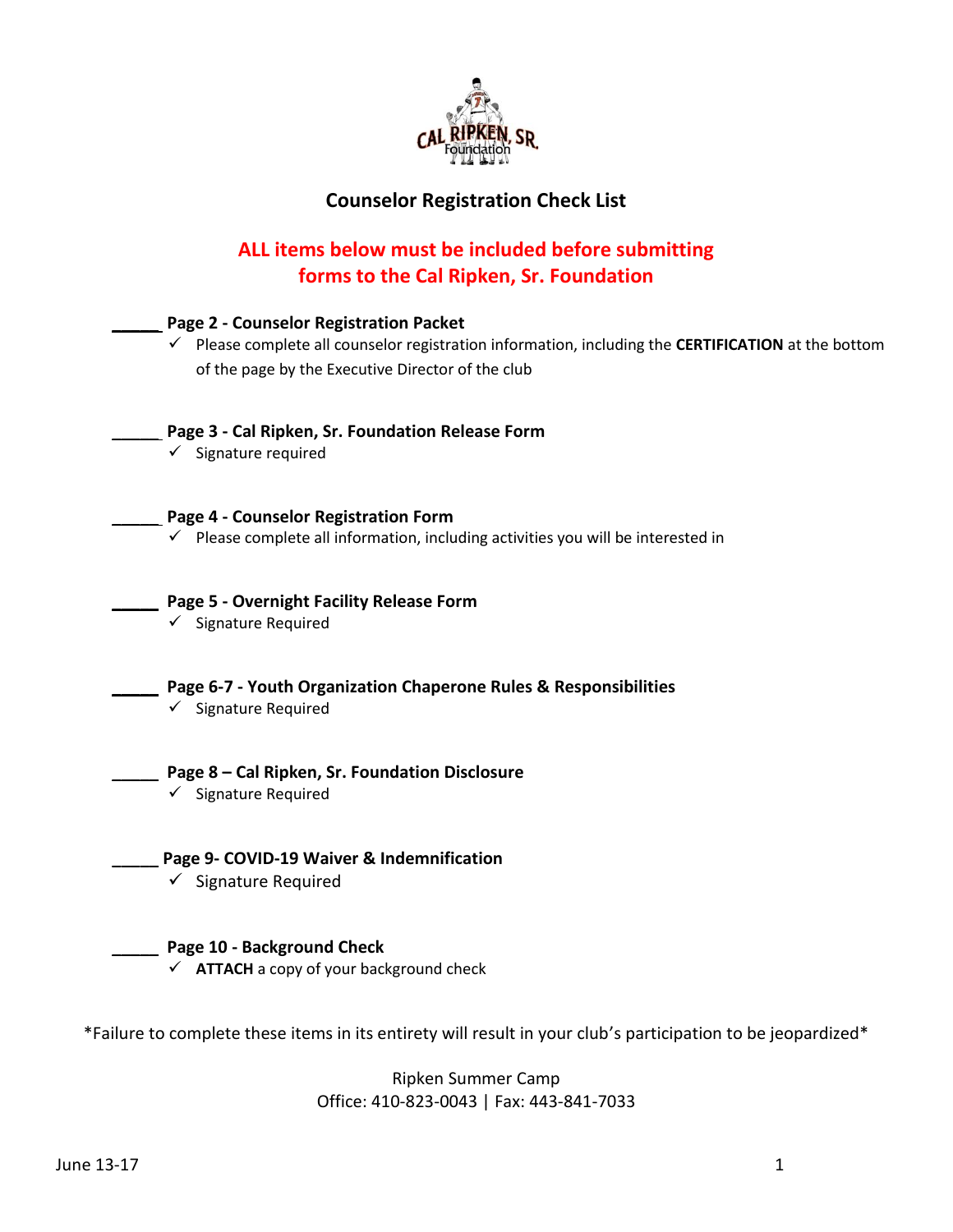

### **2022 Counselor Registration Packet**

Complete all three (3) pages of the counselor registration packet and **attach a copy of the counselor's background check**, then submit to CRSF with camper packets.

> Cal Ripken, Sr. Foundation Summer Camp Office: 410-823-0043 – Fax: 443-841-7033

| Work phone number: _______________________                                         | Cell phone number: ____________________ |                                                                                                                                                                                                                               |
|------------------------------------------------------------------------------------|-----------------------------------------|-------------------------------------------------------------------------------------------------------------------------------------------------------------------------------------------------------------------------------|
|                                                                                    |                                         |                                                                                                                                                                                                                               |
| Date of birth: ___________________                                                 | Gender: MALE FEMALE                     |                                                                                                                                                                                                                               |
|                                                                                    |                                         | Relation: The contract of the contract of the contract of the contract of the contract of the contract of the contract of the contract of the contract of the contract of the contract of the contract of the contract of the |
|                                                                                    |                                         |                                                                                                                                                                                                                               |
| Are there any health concerns CRSF should be aware of? If so, please detail below. |                                         |                                                                                                                                                                                                                               |
|                                                                                    |                                         |                                                                                                                                                                                                                               |
|                                                                                    |                                         |                                                                                                                                                                                                                               |

# **Certification:** To the best of my knowledge I hereby certify that the information listed above is true and correct. I further certify that the staff member has had the required organizational background check and **proof is attached to this registration packet.** Name of Executive Director/CPO: \_\_\_\_\_\_\_\_\_\_\_\_\_\_\_\_\_\_\_\_\_\_\_\_\_\_\_\_\_\_\_\_\_\_\_\_\_\_\_\_\_\_\_\_ Signature: \_\_\_\_\_\_\_\_\_\_\_\_\_\_\_\_\_\_\_\_\_\_\_\_\_\_\_\_\_\_\_\_\_\_\_\_\_\_ Date: \_\_\_\_\_\_\_\_\_\_\_\_\_\_\_\_\_\_\_\_ Contact Phone Number of Executive Director/CPO: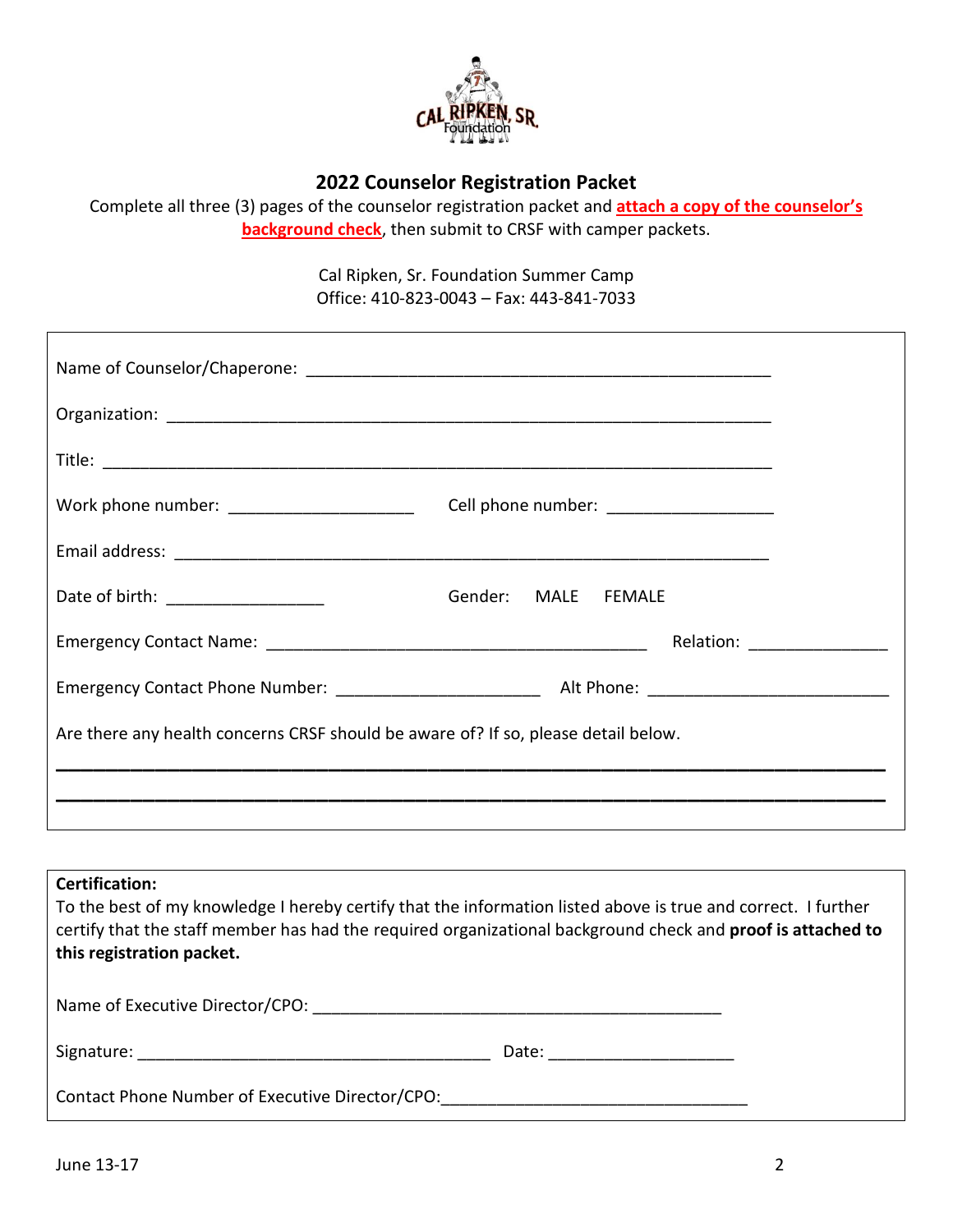#### **Counselor Name**: \_\_\_\_\_\_\_\_\_\_\_\_\_\_\_\_\_\_\_\_\_\_\_\_\_\_\_\_\_\_\_\_\_\_\_\_\_\_\_\_\_\_\_\_\_\_\_\_\_\_\_\_\_\_\_\_\_\_\_\_\_\_\_\_\_\_\_\_\_\_\_\_\_\_

In consideration for the permission granted to me and/or my child/ward to participate in activities (e.g. camps/clinics/trainings) associated with the Cal Ripken, Sr. Foundation ("the Foundation"), I (individually and/or as a parent/guardian) hereby release, covenant not to sue and forever discharge the Cal Ripken, Sr. Foundation, Inc., its employees, agents and directors, (including but not limited to Calvin E. Ripken, Jr. and all related entities), Ripken Baseball, Inc., and their members, officers, agents, and employees ("Released Parties") from any and all claims and liabilities with regard to participation in Foundation events and Event Activities.

I (individually and/or as a parent/guardian) further state and certify that I and/or my child/ward am/are physically able to participate in the described activities. I and/or my child/ward further agree that should I and/or my child/ward become injured as a result of participation that I and/or my child/ward do release and hold harmless, the Released Parties from any and all liability for illness, injury, or death and any consequences thereto and there from. I understand that certain risks are present when participating in the program and activities, including, but not limited to baseball/softball, other land sports, water activities, ropes courses, zip lining, bus trips, transportation, weather conditions, plants, insects, rugged terrain and other nature (collectively "Event Activities").

This release shall inure to the benefit of the Released Parties and shall be binding on my heirs, successors and executors. I and/or my child/ward further state that the Foundation and Released Parties are authorized to use my and/or my child/ward's name and any photographs or videotape of me and/or my child/ward for promotional purposes in furtherance of Foundation objectives without the need to compensate me and/or my child/ward.

I (individually and/or as a parent/guardian) understand that Foundation staff reserve the right, at their sole discretion, to withdraw any participant whose influence or actions are deemed unsatisfactory or who will not abide with rules and policies as designated. I understand that the Foundation will provide necessary equipment to participate in the activities and all personal items utilized by a participant are done so at their own risk. The Foundation and Released Parties will not be held responsible for lost, damaged or stolen items.

In the event that I and/or my child/ward am ill or injured and unable to make decisions, the emergency contact is unavailable, and the Foundation is unable to provide the necessary care, I hereby give permission to the medical personnel selected by the Released Parties to order X-rays, routine tests, or treatment; to release any records necessary for insurance purposes; to provide or arrange necessary transportation; and to the physician selected by the Released Parties to secure and administer treatment, including hospitalization.

In the event I and/or my child/ward suffers an injury which is examined by a physician, you agree that the physician shall make the determination if and when I and/or my child/ward may return to participation in Event Activities.

I have read this liability form, have been given sufficient time to review it, and asked whatever questions I have related to it. I fully understand the risks involved and that it is possible to sustain serious injury or death during the course of participating in Event Activities. I acknowledge that my execution hereof is material to acceptance of my and/or my child/ward's participation in Foundation Event Activities.

I acknowledge that I have read and understand all documents regarding participation and that any/all information provided to the Foundation is complete and accurate. I understand that questions regarding Foundation events should be directed to 410.823.0043.

**Printed Name Signature Date**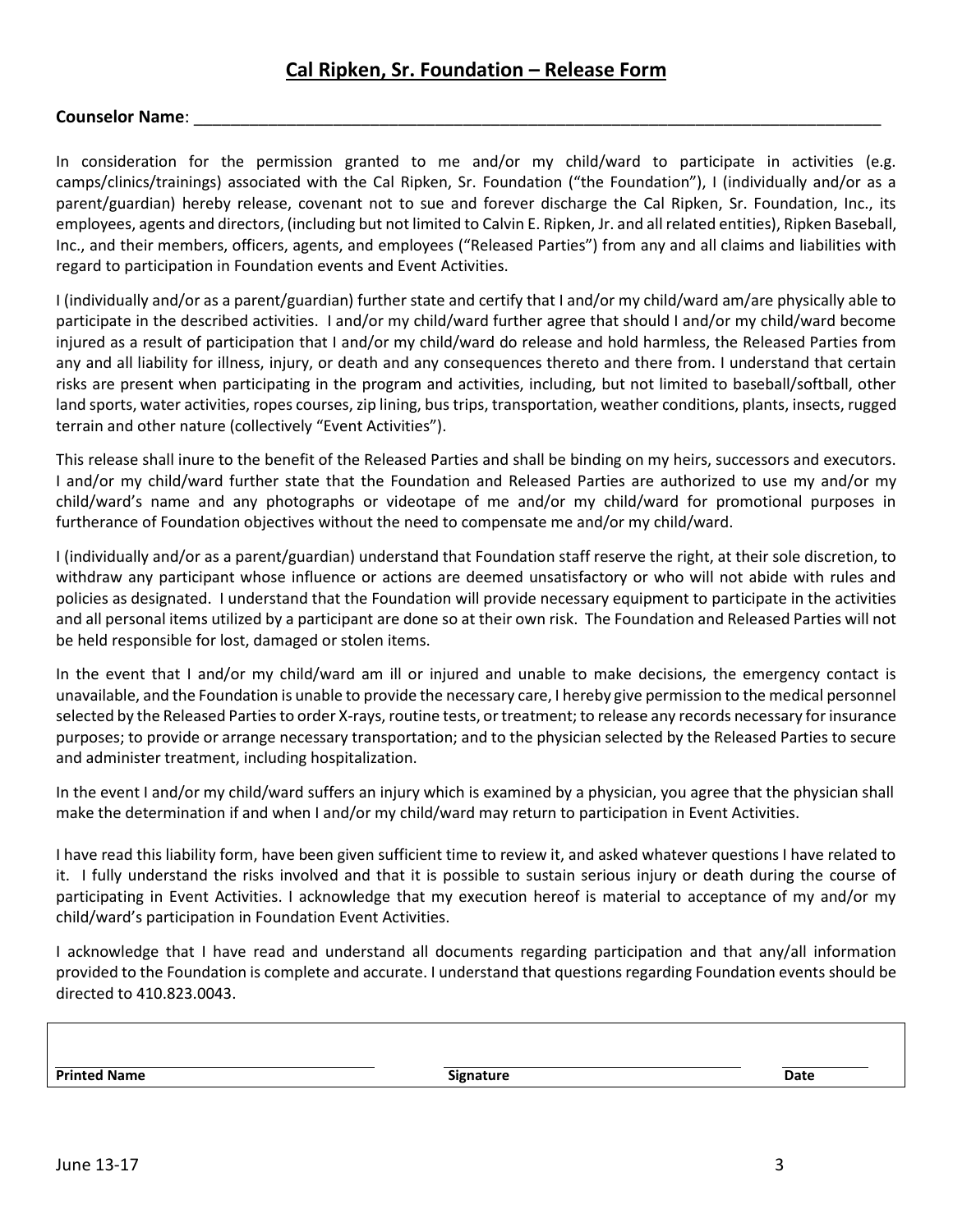#### **YOUTH CAMP HEALTH HISTORY STAFF MEMBER/VOLUNTEER**

| <b>EMERGENCY CONTACT INFORMATION:</b>                                                                                                                                                                                                                             |
|-------------------------------------------------------------------------------------------------------------------------------------------------------------------------------------------------------------------------------------------------------------------|
|                                                                                                                                                                                                                                                                   |
| Primary Care Physician or                                                                                                                                                                                                                                         |
| <b>HEALTH INFORMATION:</b>                                                                                                                                                                                                                                        |
| Are there any pertinent health problems including physical, psychiatric, or behavioral problems of which we need to<br>be aware?<br>$\neg$ NO                                                                                                                     |
|                                                                                                                                                                                                                                                                   |
|                                                                                                                                                                                                                                                                   |
|                                                                                                                                                                                                                                                                   |
| Are there any medications, dietary restrictions, allergies, or special needs of which we need to be aware?<br>⊺NO                                                                                                                                                 |
| IMMUNIZATION INFORMATION:<br>*Must list current residence above*                                                                                                                                                                                                  |
| For staff members/volunteers who currently reside within the United States, a United States territory, or the<br>District of Columbia: Do you have any immunization exemptions because of a parental or guardian objection or<br>medical contraindication?<br>⊺NO |
|                                                                                                                                                                                                                                                                   |
| For staff members/volunteers who reside outside the United States, a United States territory,<br>or the District of Columbia: Attach record of vaccination or immunity on Department form<br><u>MDH-896.</u>                                                      |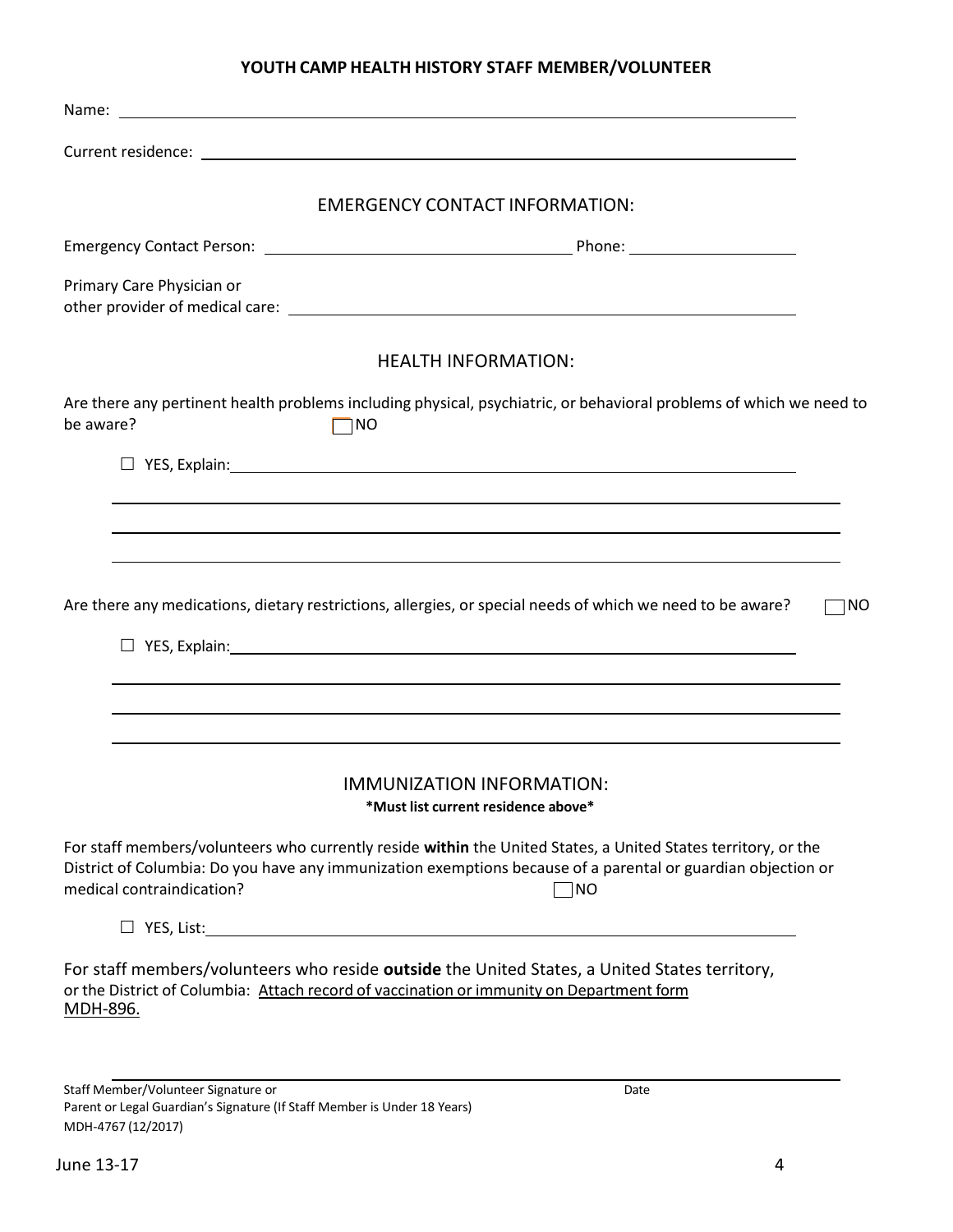|                                                                  |                                                                                                                                                                                               | <b>NorthBay Guest Health Information</b><br>and Release Form                                                                                                                                                                                                                                                                                                                                                                                                                                                                                                                                                                                                                                                                                                                       |  |  |
|------------------------------------------------------------------|-----------------------------------------------------------------------------------------------------------------------------------------------------------------------------------------------|------------------------------------------------------------------------------------------------------------------------------------------------------------------------------------------------------------------------------------------------------------------------------------------------------------------------------------------------------------------------------------------------------------------------------------------------------------------------------------------------------------------------------------------------------------------------------------------------------------------------------------------------------------------------------------------------------------------------------------------------------------------------------------|--|--|
| NórthBay                                                         | Note to Guest: NorthBay wants the camp experience to be a safe and<br>healthy one. However in the event of an accident or illness, it is important<br>that we have the following information. |                                                                                                                                                                                                                                                                                                                                                                                                                                                                                                                                                                                                                                                                                                                                                                                    |  |  |
|                                                                  | <b>Guest Information</b>                                                                                                                                                                      |                                                                                                                                                                                                                                                                                                                                                                                                                                                                                                                                                                                                                                                                                                                                                                                    |  |  |
| Last Name:                                                       | <b>First Name:</b>                                                                                                                                                                            | Middle:                                                                                                                                                                                                                                                                                                                                                                                                                                                                                                                                                                                                                                                                                                                                                                            |  |  |
| <b>Birth Date:</b>                                               | Male/Female<br>Sex:                                                                                                                                                                           | Cell Phone:                                                                                                                                                                                                                                                                                                                                                                                                                                                                                                                                                                                                                                                                                                                                                                        |  |  |
| Home Address:                                                    |                                                                                                                                                                                               | Home Phone:                                                                                                                                                                                                                                                                                                                                                                                                                                                                                                                                                                                                                                                                                                                                                                        |  |  |
| <b>Emergency Contact:</b>                                        | Relationship:                                                                                                                                                                                 | Cell Phone:                                                                                                                                                                                                                                                                                                                                                                                                                                                                                                                                                                                                                                                                                                                                                                        |  |  |
| Home Address:                                                    |                                                                                                                                                                                               | Home Phone:                                                                                                                                                                                                                                                                                                                                                                                                                                                                                                                                                                                                                                                                                                                                                                        |  |  |
| My Insurance Company:                                            |                                                                                                                                                                                               | <b>Policy Number:</b>                                                                                                                                                                                                                                                                                                                                                                                                                                                                                                                                                                                                                                                                                                                                                              |  |  |
|                                                                  |                                                                                                                                                                                               | D Not Currently Insured-NorthBay reserves the right to subrogation if it is later determined that personal medical insurance was in place.                                                                                                                                                                                                                                                                                                                                                                                                                                                                                                                                                                                                                                         |  |  |
|                                                                  | <b>HEALTH HISTORY</b>                                                                                                                                                                         |                                                                                                                                                                                                                                                                                                                                                                                                                                                                                                                                                                                                                                                                                                                                                                                    |  |  |
| List any major medical conditions:                               |                                                                                                                                                                                               |                                                                                                                                                                                                                                                                                                                                                                                                                                                                                                                                                                                                                                                                                                                                                                                    |  |  |
| List any allergies to medications:                               |                                                                                                                                                                                               |                                                                                                                                                                                                                                                                                                                                                                                                                                                                                                                                                                                                                                                                                                                                                                                    |  |  |
|                                                                  | <b>RELEASE OF LIABILITY AND ASSUMPTIONS OF RISK</b>                                                                                                                                           |                                                                                                                                                                                                                                                                                                                                                                                                                                                                                                                                                                                                                                                                                                                                                                                    |  |  |
| of Liability Form be signed as a requirement to attend camp.     |                                                                                                                                                                                               | At NorthBay, health, safety, and supervision are paramount. The approach to safety and risk management is accompanied with competence,<br>judgment, and purposeful sound programming. Guest safety and well-being is everyone's concern. As a policy of NorthBay, we require that a Release                                                                                                                                                                                                                                                                                                                                                                                                                                                                                        |  |  |
|                                                                  | (the "Release"). I assert the information given on this health form is complete and accurate to the best of my knowledge.                                                                     | I represent that I desire to attend a camp and participate in activities sponsored by NorthBay, LLC ("NorthBay"). In consideration for NorthBay<br>permitting the Guest to attend the camp and participate in the activities, I have agreed to execute this Release of Liability and Assumption of Risks                                                                                                                                                                                                                                                                                                                                                                                                                                                                           |  |  |
|                                                                  | agree I shall assume all such risks, as well as any other risks involved in any activities sponsored by or involving NorthBay.                                                                | I acknowledge that participating in some of the activities sponsored by NorthBay, including canoeing, kayaking, boating, water skiing, hiking,<br>swimming, snorkeling, tubing, fishing, rock climbing, zip line, sport activities, nature and acclimatization activities, and using the ropes course, involve<br>certain inherent risks, including the risk of serious personal injury. I agree I shall assume all such risks, including the risk of serious personal injury. I                                                                                                                                                                                                                                                                                                   |  |  |
| in any activity, occurrence, or event connected to Northbay.     |                                                                                                                                                                                               | I also agree to release and discharge NorthBay and all of its employees, agents, and representatives, as well as all other persons, corporations, or<br>other entities that might have any liability to or me (the "Released Parties"), from and against any and all damages, actions, claims, and liabilities,<br>whether known or unknown, anticipated or unanticipated, suspected or unsuspected, relating to or arising from me attending camp or being involved                                                                                                                                                                                                                                                                                                               |  |  |
|                                                                  |                                                                                                                                                                                               |                                                                                                                                                                                                                                                                                                                                                                                                                                                                                                                                                                                                                                                                                                                                                                                    |  |  |
| promoting the activities of NorthBay.                            |                                                                                                                                                                                               | This Release is intended to release and discharge the Released Parties from all damages, actions, claims, and liabilities arising from or related to the<br>negligence of the Released Parties. I further agree to indemnify, hold harmless, and defend NorthBay from and against any loss, damage, liability and<br>expense, including costs and attorneys' fees, incurred by NorthBay that is related to or arise from me attending camp or being involved in any activity,<br>occurrence, or event connected in any way to NorthBay. I hereby grant permission to NorthBay the right to use, reproduce, and/or distribute<br>photographs, films, video-tapes, and sound recordings of me, without compensation or approval rights, for use in materials created for purposes of |  |  |
|                                                                  | further agree to pay any attorney's fees incurred by NorthBay if I attempt to contest the validity of this Release.                                                                           | The laws of the State of Maryland shall govern the rights and obligations of the parties to this Release and the interpretation, construction, and<br>enforceability thereof. I agree that any lawsuit brought against any Released Party shall be brought solely in the Circuit Court for Baltimore County,<br>Maryland. I hereby voluntarily waive any right I may have to a trial by jury in any action, proceeding or litigation involving any Released Party. I                                                                                                                                                                                                                                                                                                               |  |  |
| doctor selected by the camp may treat me for any injury/illness. |                                                                                                                                                                                               | In the event I cannot be reached in an emergency when I am under camp supervision, I hereby give permission to the physician selected by the camp<br>director to hospitalize, secure proper treatment for, and/or order injections, anesthesia, or surgery for myself. If something were to happen to me a                                                                                                                                                                                                                                                                                                                                                                                                                                                                         |  |  |
|                                                                  |                                                                                                                                                                                               | THIS RELEASE IS A BINDING LEGAL CONTRACT, PLEASE READ IT CAREFULLY BEFORE SIGNING.                                                                                                                                                                                                                                                                                                                                                                                                                                                                                                                                                                                                                                                                                                 |  |  |
| Signature of adult guest:                                        |                                                                                                                                                                                               | Date:                                                                                                                                                                                                                                                                                                                                                                                                                                                                                                                                                                                                                                                                                                                                                                              |  |  |
| If the guest is under 18 years of age:                           |                                                                                                                                                                                               |                                                                                                                                                                                                                                                                                                                                                                                                                                                                                                                                                                                                                                                                                                                                                                                    |  |  |

For use with guest groups camping 4 days or less Revised November 6, 2007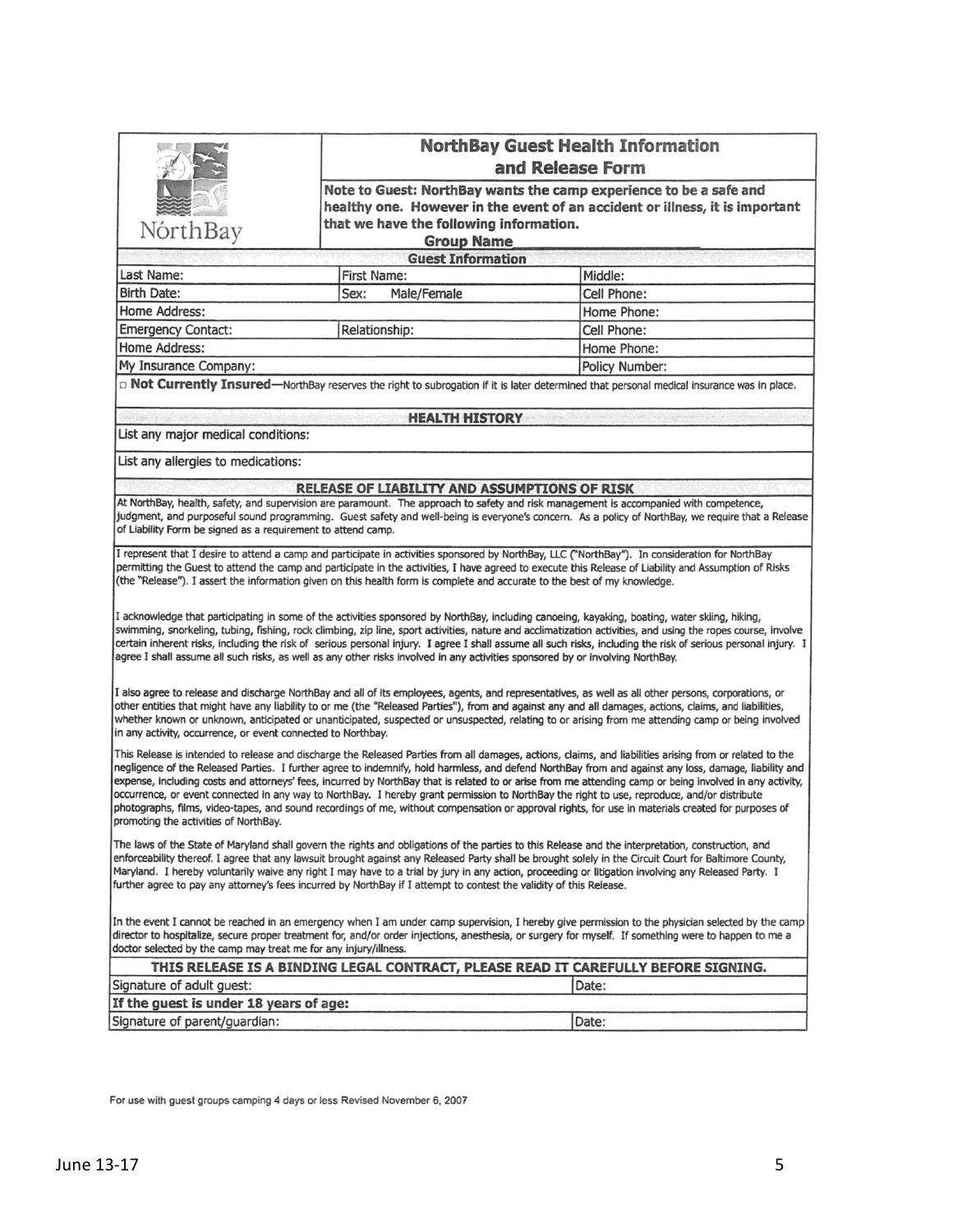

## **Youth Organization Chaperone Rules & Responsibilities Cal Ripken, Sr. Foundation Summer Camp**

#### **Responsibilities while at overnight facility:**

- Ensure all youth are dressed appropriately with uniform and hat prior to breakfast
- Maintain accurate head count of youth under your supervision
- Assist with activities during dinner
- Notify lead Ripken Foundation staff immediately if a child is not accounted for
- Become familiar with emergency procedures and implement as directed
- Monitor and participate in free time activities
- Ensure all participants are in bed and accounted for when directed

#### **Counselor Rules**

- No drugs, alcohol, or sexual activity
	- o This includes smoking in the presence of youth participants
- Physical abuse or abusive language to youth will not be tolerated
- May not leave without permission from Ripken Foundation staff
- Must remain available to youth participants at all times
	- o Including during free time and meals
- Notify Ripken Foundation staff members in case of emergency
- Communicate behavioral issues and related punishments to Ripken Foundation staff
- Assist Ripken Foundation staff by enforcing the cell phone policy
- Ensure dorms are kept clean

#### **In the Event of an Emergency**

- Contact Ripken Foundation staff immediately
	- o Scott Swinson: 443-812-1062
	- o Anthony Cangelosi: 240-620-7366
	- o Tracey Pyser: 443-986-3691
	- o Courtney Stephens: 410-926-9225
	- o Alan Garcia, 443-801-3490
	- o Chris Rubright: 410-206-8687
	- o Tim Bancells: 443-617-8573
- Remain calm
- Take role for your group immediately upon arriving at safe location
- Follow direction from all Ripken Foundation staff to maintain order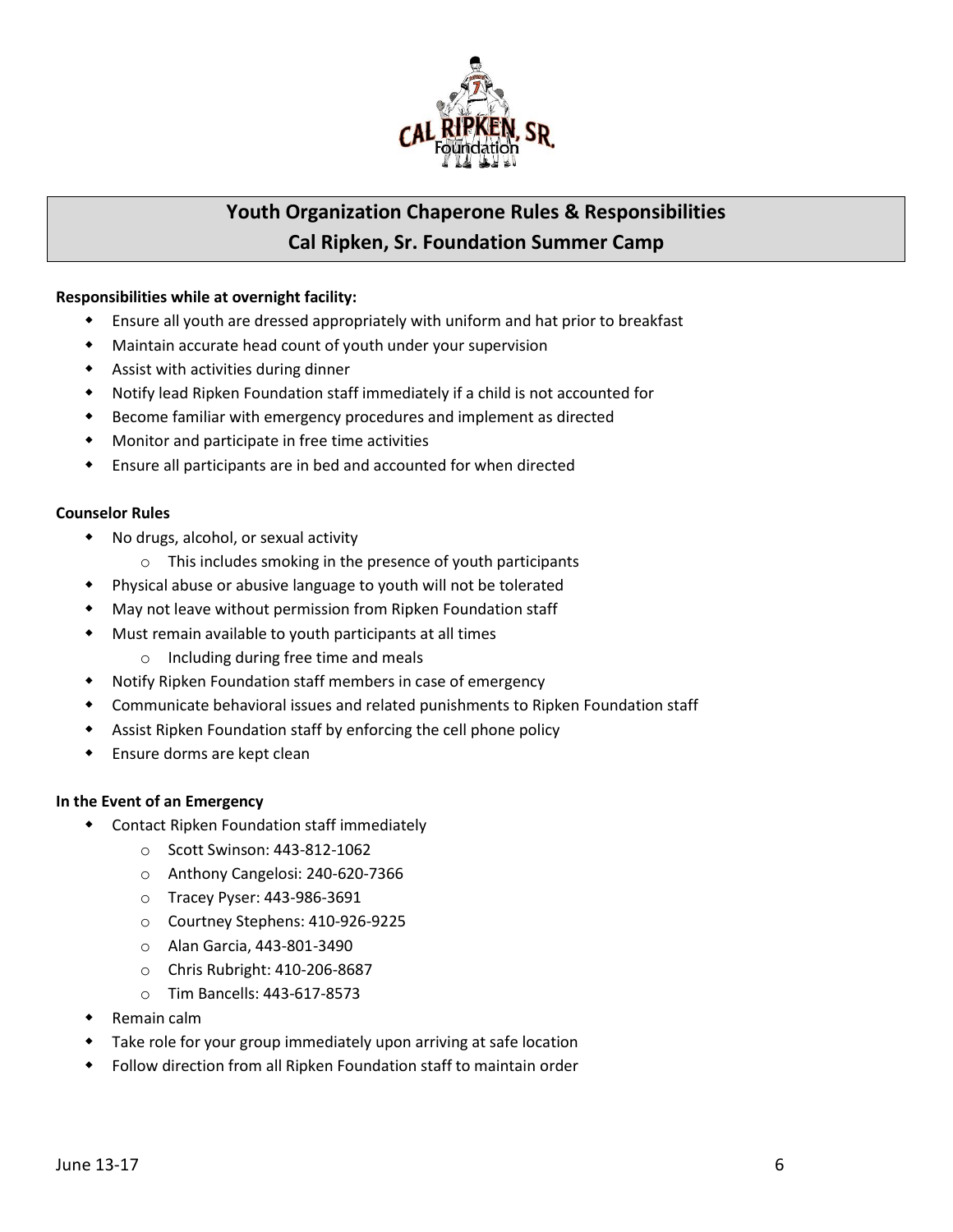#### **Communicating with Parents**

- Please contact Ripken Foundation staff first
- Illness or injury must first be reported to trainer, nurse, or medical staff who will determine if the child is no longer able to participate
- If camper is unaccounted for at nightly room check or any other head count time notify Ripken Foundation staff immediately and follow procedures with their direction
- Use best reasonable judgment in regards to homesickness
- Notify Ripken Foundation staff of behavior issues and medical issues in timely fashion

#### **Summary**

- Maintain accurate accounting of all participants in your care and notify Ripken Foundation staff of any related discrepancies
- Absolutely no drugs, alcohol, sexual activity, physical abuse, or abusive language will be tolerated at any time
- Follow all instructions from Ripken Foundation staff in the event of an emergency
- Never leave the premises
- $\bullet$  Sleep in assigned cabin
- Remain accessible and available to your group at all times
- Encourage youth to try new things, meet new people, and above all, HAVE FUN!



I CERTIFY THAT I HAVE READ AND UNDERSTAND THE RULES, REGULATIONS, AND PROCEDURES OF THE CAL RIPKEN, SR. FOUNDATION SUMMER CAMP AND AGREE TO COMPLY WITH PRINTED AND VERBAL INSTRUCTIONS AS DIRECTED BY CAL RIPKEN, SR. FOUNDATION STAFF. I UNDERSTAND THAT FAILURE TO COMPLY WITH WRITTEN OR VERBAL INSTRUCTIONS MAY BE CAUSE FOR DISMISSAL FROM SUMMER CAMP ACTIVITIES AND COULD AFFECT FUTURE FUNDING AND PARTNERSHIP OPPORTUNITIES.

**Organization:** 

**Name:** 

**Signature:** Date: **Date: Date: Date: Date: Date: Date: Date: Date: Date: Date: Date: Date: Date: Date: Date: Date: Date: Date: Date: Date: Date: Date: Date: Date: Date: Da**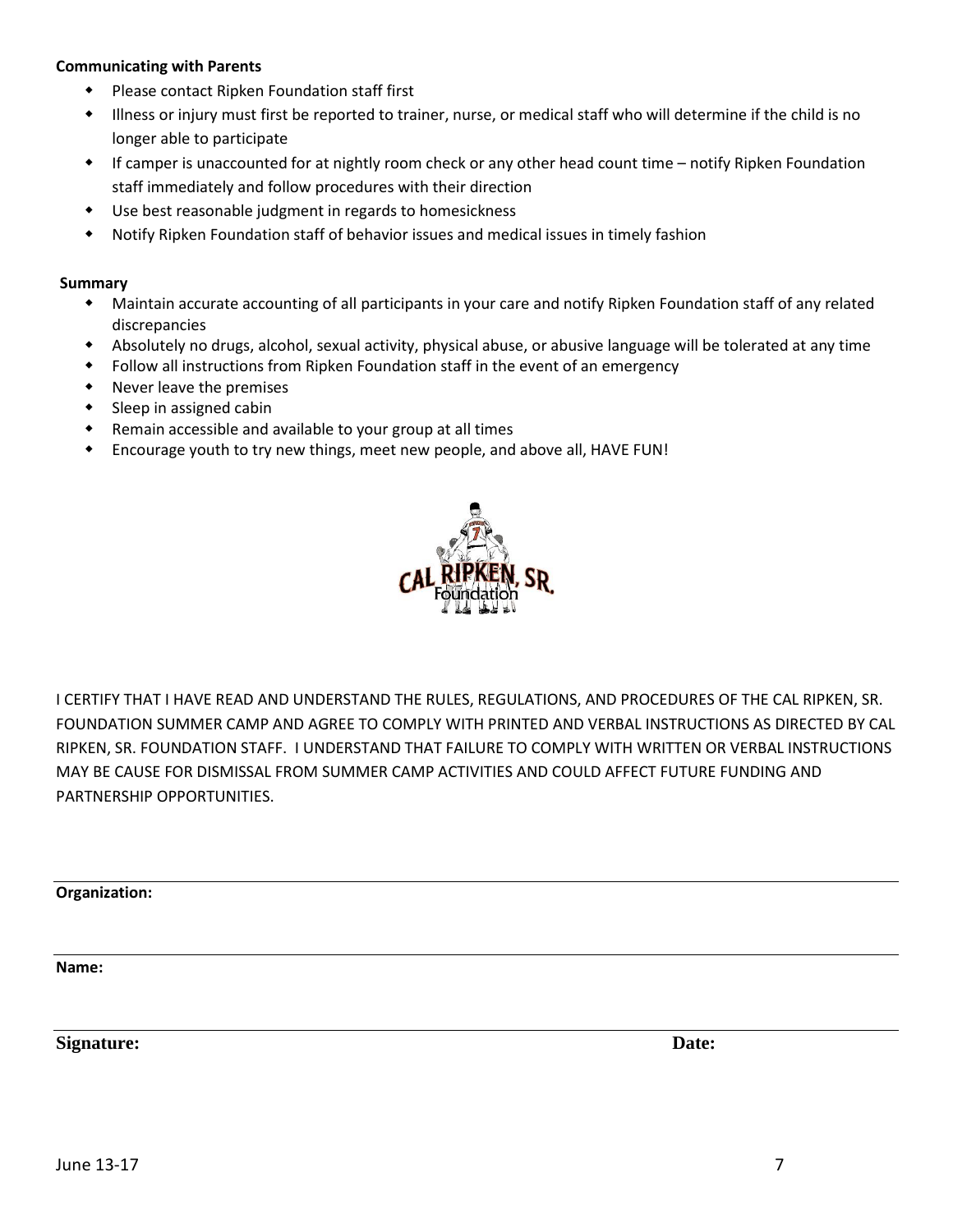

# **Cal Ripken, Sr. Foundation Disclosure**

At the Cal Ripken Sr. Foundation, we strive to offer both a program and camp experience that the youth we serve will benefit from, learn from and never forget. We hope that the volunteers, mentors and other organizations we work with also have a positive experience as they work with our staff to instill the character building and life lessons that are the cornerstone on which we were founded. Hosting the children that we serve in a safe and inviting environment is a priority to us and we go to great lengths to ensure their experience is one of a kind and hopefully life changing.

We look forward to working with our all of our volunteers and mentors who, like us, have a strong desire to help others and be positive role models for children from all backgrounds and demographics. Keeping our children safe is our biggest priority and any mentor or volunteer who works with us must be committed to this as well.

As part of our programming at camp, there is a heavy military and law enforcement presence. This includes, but is not limited to, numerous military vehicles and a strong military personnel presence. At times, there may be helicopters circling the grounds and several of those helicopters may land. Law enforcement personnel may throw smoke bombs or other items that may explode, make loud noises or emit smoke. Officers may be wearing tactical and/or SWAT gear or may be carrying firearms. Many military and law enforcement officers serve as our mentors and work closely with us. The equipment and other items they bring are a tactical part of their presentation and our program at camp.

Part of our mission is to treat all children and youth participating in programs sponsored by CRSF with respect and dignity. We feel the same way about the volunteers and mentors that we work with. We want everyone to feel comfortable and safe when they are involved with our programs. Knowing that some mentors may have an adverse reaction to any of the events described above, we ask that any volunteer or mentor who is under the active care of a healthcare provider or mental health professional provide a letter from that professional certifying that the type of environment described in this document will not aggravate an existing medical or mental health condition. In addition, all participants must sign below indicating that they understand what they will experience in camp, and that such conditions will not pose any safety risk or negatively impact their ability to volunteer with our organization.

Printed Name:\_\_\_\_\_\_\_\_\_\_\_\_\_\_\_\_\_\_\_\_\_\_\_\_\_\_\_\_\_\_\_\_\_\_\_\_\_\_\_\_\_\_\_\_\_\_\_\_\_\_\_\_\_\_\_\_\_\_\_\_\_\_\_\_\_\_\_\_\_\_\_\_\_\_\_\_\_\_\_\_\_\_\_\_\_\_

Signature:\_\_\_\_\_\_\_\_\_\_\_\_\_\_\_\_\_\_\_\_\_\_\_\_\_\_\_\_\_\_\_\_\_\_\_\_\_\_\_\_\_\_\_\_\_\_\_\_\_\_\_\_\_\_\_\_ Date:\_\_\_\_\_\_\_\_\_\_\_\_\_\_\_\_\_\_\_\_\_\_\_\_\_\_\_\_\_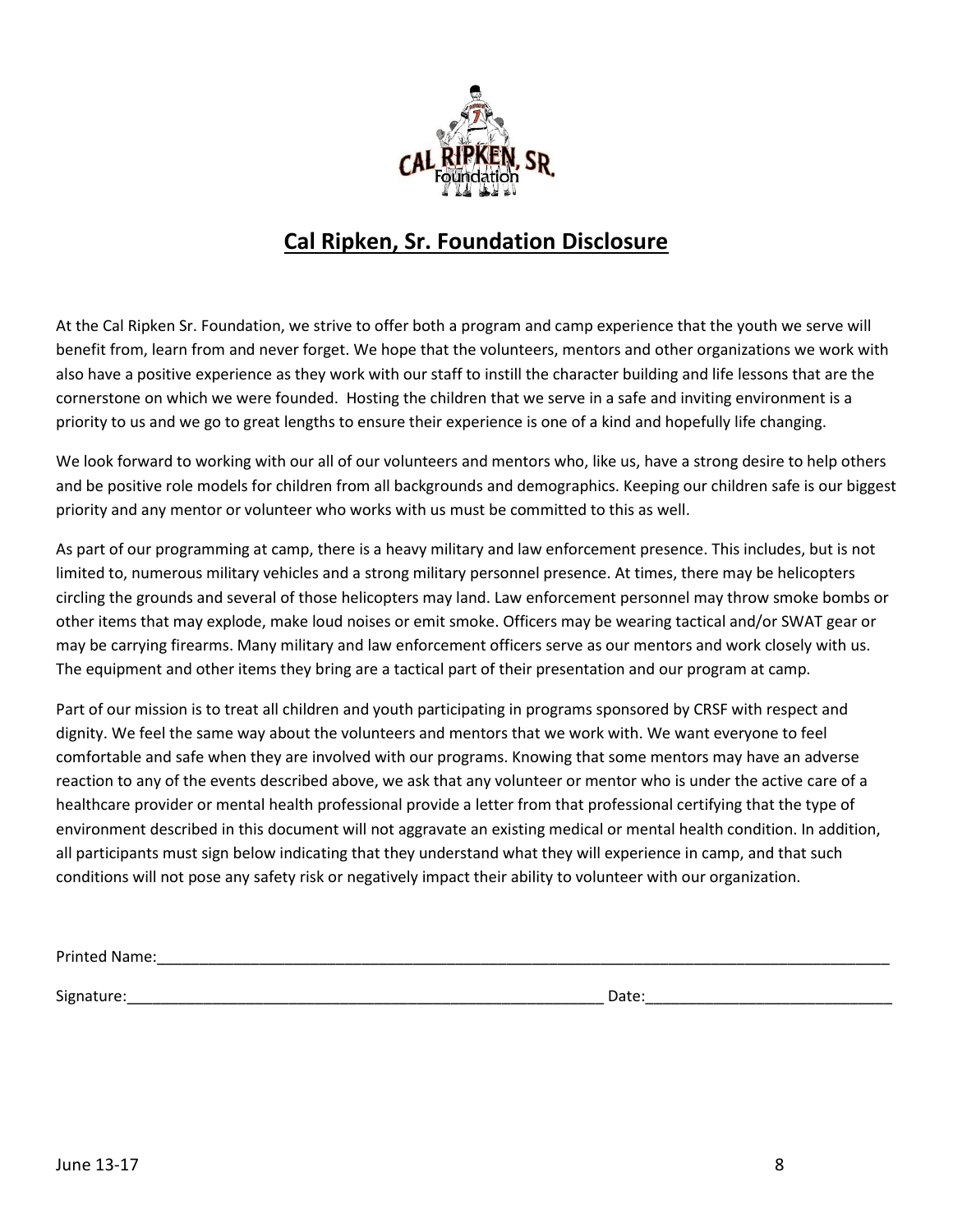#### **COVID-19 (CORONAVIRUS) RELEASE, WAIVER, HOLD HARMLESS, AND INDEMNIFICATION AGREEMENT**

The undersigned participant, parent, guardian, chaperone (collectively, "Participants"), on his/her own or on behalf of \_\_\_\_\_\_\_\_\_\_\_\_\_\_\_\_\_\_\_\_\_\_\_\_\_\_ (participant name) for good and valuable consideration hereby acknowledged by the

undersigned, agrees to the following terms and conditions of this Release, Waiver, Hold Harmless, and Indemnification Agreement

("Agreement"):

1. Assumption of Risk and Waiver: Participant understands and accepts the risks associated with, among other things, participating in an event sponsored by Cal Ripken Sr. Foundation, Inc. ("CRSF"). Specifically, Participant understands, appreciates and voluntarily accepts any and all risks related to the participating in The Cal Ripken, Sr. Foundation Summer Camp, as well as understands, appreciates and voluntarily accepts any and all additional injuries, death, and damage that may result from the current COVID-19 Pandemic ("Accepted Risks"). Participant, therefore, understands, appreciates and voluntarily accepts to assume the Accepted Risks and dangers inherent in participating in, attending or providing services for the event, agrees to at all times to be responsible for Participant's personal safety, remain financially responsible for Participant's medical expenses, and waives Participant's right to any claims arising from attending, participating in or providing services for the event.

In consideration of the permission granted to participate in the activities of The Cal Ripken, Sr. Foundation Summer Camp, I hereby release, covenant not to sue and forever discharge, CRSF, Ripken Baseball and all affiliated entities, their Directors, officers, employees, agents, Calvin E. Ripken Jr. and William O. Ripken (the "Released Parties"), from any and all claims and liabilities with regard to my participation in, attendance or working at The Cal Ripken, Sr. Foundation Summer Camp.

2. Release, Hold Harmless, Indemnification: Participant agrees not to hold CRSF or its staff, employees or any of the other Released Parties, as defined above, liable for contracting COVID-19 or any illness while they are at the event. Participant agrees to indemnify and hold harmless Released Parties against illnesses and damages sustained or suffered by any third party, whether caused by Participant directly or indirectly, and which includes reimbursement of Released Parties' attorneys' fees. Participant understands, appreciates, and voluntarily accepts the Accepted Risks, and hereby acknowledges that Participant is participating in, attending or providing services at the event at his/her own risk. 3. Governing Law and Time Limitation: This Agreement shall be construed and enforced in accordance with the laws of the State of Maryland. All disputes relating to the interpretation and enforcement of this Agreement shall be resolved exclusively by the state court in Baltimore County, Maryland (the "Court"). The parties hereto hereby submit to the jurisdiction and venue of the Court for such purpose. Participant agrees that any and all claims and/or causes of action, for the interpretation of enforcement of this Agreement against the Released Parties or others must be brought within one (1) year of the date accrued.

4. Attorneys' Fees: Participant agrees to reimburse Released Parties for any and all attorneys' fees and costs incurred by Released Parties in enforcing the terms of this Agreement and/or in defending or prosecuting any claims or causes of action involving, or in any way relating to, Participant.

5. I further state and certify that I am able to participate in, attend or provide services for the described activities of the program. I further agree that should I become injured as a result of participation that I do release and hold harmless, the Released Parties from any and all liability for illness or injury and any consequences thereto and therefrom. This release shall inure to the benefit of the Released Parties and shall be binding on my heirs, successors and executors. I further state that CRSF is authorized to use my name and any photographs or videotape of me for its promotional purposes without the need to compensate me for such use.

I have read this Agreement and have been given sufficient time to review it and ask whatever questions I have relating to it. I fully understand the risks involved and that it is possible to sustain serious injury or death during the course of participating in, attending or providing services to the above described activities. I acknowledge that my execution hereof is material to acceptance of my participation and supervision of described activities. My execution by electronic means (whether by full signature of initials) is as binding as if signature on a hard copy of this document.

Participant Name: \_\_\_\_\_\_\_\_\_\_\_\_\_\_\_\_\_\_\_\_\_\_\_\_\_\_\_\_\_\_\_\_\_

Parent/Guardian Name (if applicable): \_\_\_\_\_\_\_\_\_\_\_\_\_\_\_\_\_\_\_\_\_\_\_\_\_\_\_\_\_\_\_\_\_\_\_

Participant/Parent/Guardian Signature: \_\_\_\_\_\_\_\_\_\_\_\_\_\_\_\_\_\_\_\_\_\_\_\_\_\_\_\_\_\_\_\_\_\_\_Date:

June 13-17 9